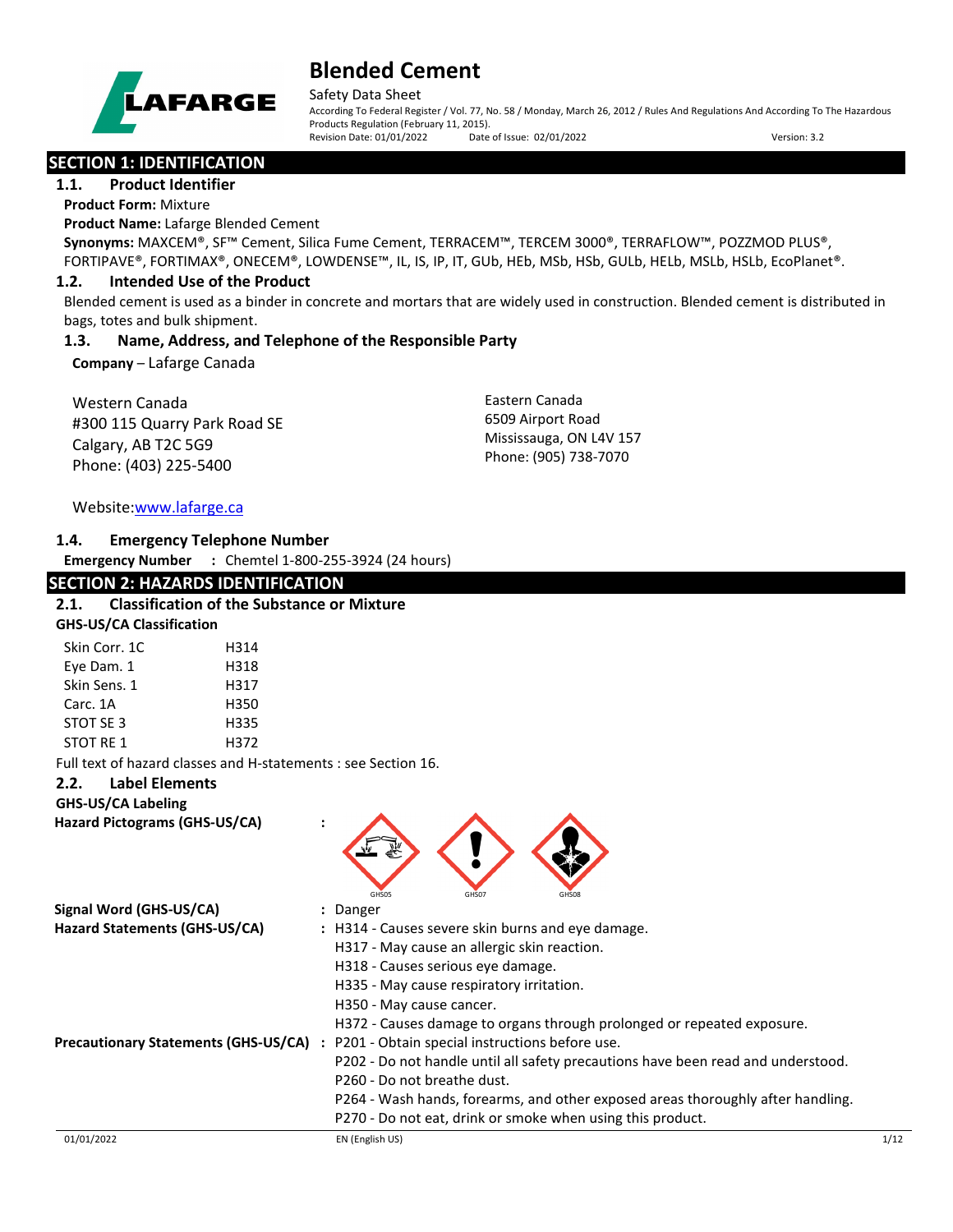Safety Data Sheet

According To Federal Register / Vol. 77, No. 58 / Monday, March 26, 2012 / Rules And Regulations And According To The Hazardous Products Regulation (February 11, 2015).

P271 - Use only outdoors or in a well-ventilated area. P272 - Contaminated work clothing should not be allowed out of the workplace. P280 - Wear protective gloves, protective clothing, and eye protection. P301+P330+P331 - IF SWALLOWED: Rinse mouth. Do NOT induce vomiting. P303+P361+P353 - IF ON SKIN (or hair): Take off immediately all contaminated clothing. Rinse skin with water.

P304+P340 - IF INHALED: Remove person to fresh air and keep comfortable for breathing.

P305+P351+P338 - IF IN EYES: Rinse cautiously with water for several minutes. Remove contact lenses, if present and easy to do. Continue rinsing.

P308+P313 - If exposed or concerned: Get medical advice/attention.

P310 - Immediately call a POISON CENTER or doctor.

P314 - Get medical advice/attention if you feel unwell.

P321 - Specific treatment (see Section 4 on this SDS).

P333+P313 - If skin irritation or rash occurs: Get medical advice/attention.

P362+P364 - Take off contaminated clothing and wash it before reuse.

P403+P233 - Store in a well-ventilated place. Keep container tightly closed.

P405 - Store locked up.

P501 - Dispose of contents/container in accordance with local, regional, national, provincial, territorial and international regulations.

# **2.3. Other Hazards**

Exposure may aggravate pre-existing eye, skin, or respiratory conditions. Individuals with lung disease (e.g. bronchitis, emphysema, COPD, pulmonary disease) or sensitivity to hexavalent chromium can be aggravated by exposure.

# **2.4. Unknown Acute Toxicity (GHS-US/CA)**

No data available

# **SECTION 3: COMPOSITION/INFORMATION ON INGREDIENTS**

### **3.2. Mixture**

| <b>Name</b>                         | <b>Product Identifier</b> | $%$ $*$   | <b>GHS Ingredient Classification</b> |
|-------------------------------------|---------------------------|-----------|--------------------------------------|
| Cement, portland, chemicals         | (CAS-No.) 65997-15-1      | $5 - 95$  | Skin Irrit. 2, H315                  |
|                                     |                           |           | Eye Dam. 1, H318                     |
|                                     |                           |           | Skin Sens. 1, H317                   |
|                                     |                           |           | <b>STOT SE 3, H335</b>               |
| Slags, ferrous metal, blast furnace | (CAS-No.) 65996-69-2      | $\leq$ 95 | Not classified                       |
| Ashes, residues                     | (CAS-No.) 68131-74-8      | $\leq 40$ | Eye Irrit. 2B, H320                  |
| Limestone                           | (CAS-No.) 1317-65-3       | $\leq$ 20 | Not classified                       |
| Kaolin                              | (CAS-No.) 1332-58-7       | $\leq$ 20 | Not classified                       |
| Gypsum (Ca(SO4).2H2O)               | (CAS-No.) 13397-24-5      | $1 - 10$  | Not classified                       |
| Fumes, silica                       | (CAS-No.) 69012-64-2      | $\leq 10$ | Not classified                       |
| Quartz                              | (CAS-No.) 14808-60-7      | $\leq 10$ | Carc. 1A, H350                       |
|                                     |                           |           | <b>STOT SE 3, H335</b>               |
|                                     |                           |           | <b>STOT RE 1, H372</b>               |
| Flue dust, portland cement          | (CAS-No.) 68475-76-3      | $\leq 10$ | Skin Irrit. 2, H315                  |
|                                     |                           |           | Eye Dam. 1, H318                     |
|                                     |                           |           | Skin Sens. 1, H317                   |
|                                     |                           |           | <b>STOT SE 3, H335</b>               |

Full text of H-phrases: see Section 16.

\*Percentages are listed in weight by weight percentage (w/w%) for liquid and solid ingredients. Gas ingredients are listed in volume by volume percentage (v/v%).

# **SECTION 4: FIRST AID MEASURES**

## **4.1. Description of First-aid Measures**

**General:** Never give anything by mouth to an unconscious person. If you feel unwell, seek medical advice (show the label where possible).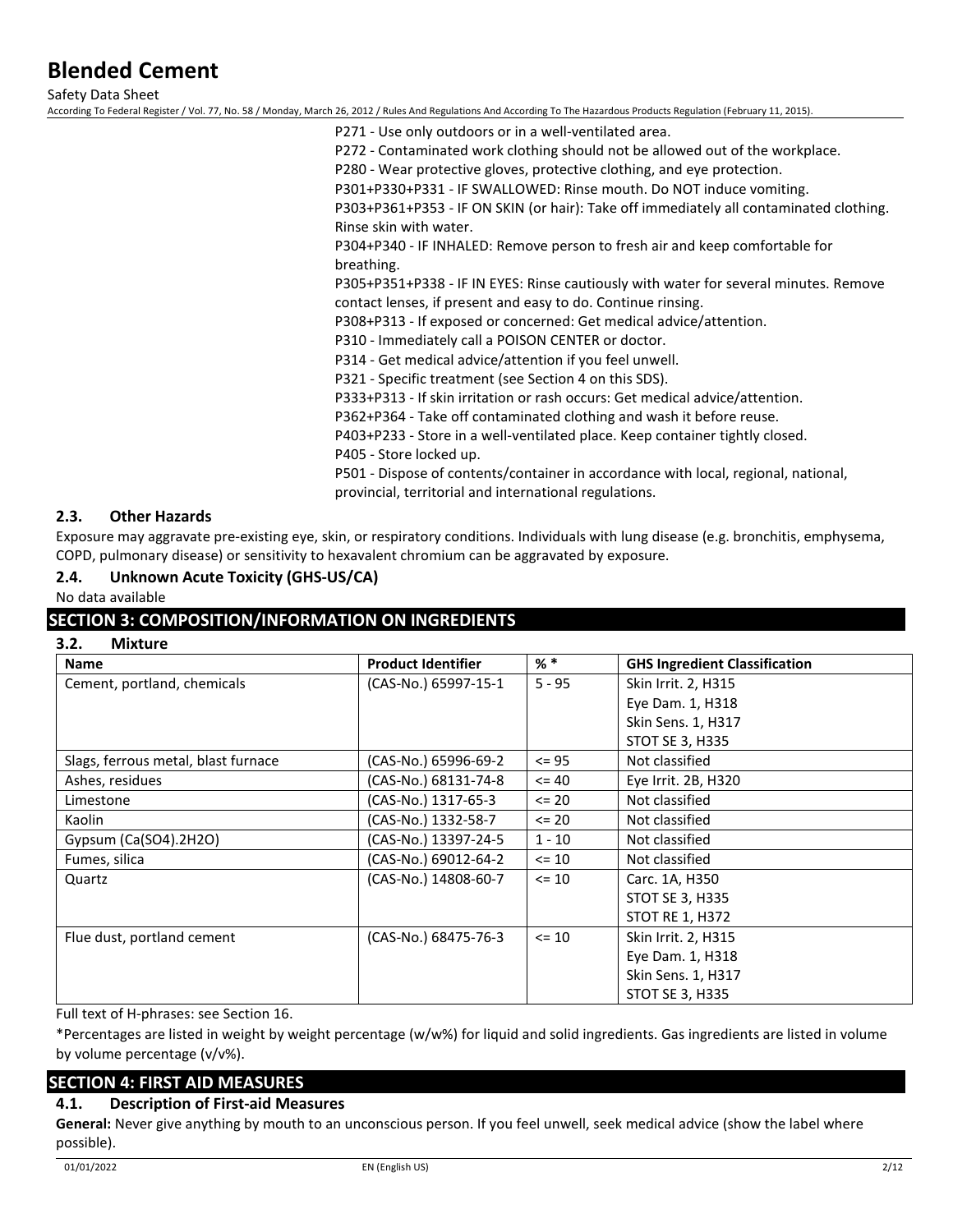Safety Data Sheet

According To Federal Register / Vol. 77, No. 58 / Monday, March 26, 2012 / Rules And Regulations And According To The Hazardous Products Regulation (February 11, 2015).

**Inhalation:** Remove to fresh air and keep at rest in a position comfortable for breathing. Immediately call a POISON CENTER or doctor/physician.

**Skin Contact:** Remove contaminated clothing. Immediately flush skin with plenty of water for at least 30 minutes and continue flushing throughout emergency transport, if needed. Immediately call a poison center or physician. Wash contaminated clothing before reuse.

**Eye Contact:** Get medical attention immediately and begin flushing eyes with plenty of water for at least 30 minutes and continue flushing eyes throughout emergency transport. Immediately call a poison center or physician. Occasionally lift the upper and lower eyelids during flushing. Remove any contact lenses, if possible. Chemical burns should be treated promptly by a physician. **Ingestion:** Rinse mouth. Do NOT induce vomiting. Obtain emergency medical attention.

# **4.2. Most Important Symptoms and Effects Both Acute and Delayed**

**General:** May cause respiratory irritation. Causes severe skin burns and eye damage. Skin sensitization. May cause cancer. Causes damage to organs through prolonged or repeated exposure.

**Inhalation:** Irritation of the respiratory tract and the other mucous membranes. May be corrosive to the respiratory tract. The three types of silicosis include: 1) Simple chronic silicosis – which results from long-term exposure (more than 20 years) to low amounts of respirable crystalline silica. Nodules of chronic inflammation and scarring provoked by the respirable crystalline silica form in the lungs and chest lymph nodes. This disease may feature breathlessness and may resemble chronic obstructive pulmonary disease (COPD); 2) Accelerated silicosis – occurs after exposure to larger amounts of respirable crystalline silica over a shorter period of time (5-15 years); 3) Acute silicosis – results from short-term exposure to very large amounts of respirable crystalline silica. The lungs become very inflamed and may fill with fluid, causing severe shortness of breath and low blood oxygen levels. Inflammation, scarring, and symptoms progress faster in accelerated silicosis than in simple silicosis. Progressive massive fibrosis may occur in simple or accelerated silicosis, but is more common in the accelerated form. Progressive massive fibrosis results from severe scarring and leads to the destruction of normal lung structures.

**Skin Contact:** Causes severe irritation which will progress to chemical burns. May cause an allergic skin reaction. Concrete may cause dry skin, discomfort, irritation, severe burns, and dermatitis. Unhardened concrete is capable of causing dermatitis by irritation and allergy. Concrete dust, in association with sweat and friction, can lead to skin irritation and dermatitis. Skin affected by dermatitis may include symptoms such as, redness, itching, rash, scaling, and cracking. Allergic contact dermatitis is caused by sensitization to hexavalent chromium (chromate) potentially present in concrete. The reaction can range from a mild rash to severe skin ulcers.

**Eye Contact:** Potentially causes permanent damage to the cornea, iris, or conjunctiva. Concrete may cause immediate or delayed irritation or inflammation. Eye contact with wet concrete can cause moderate eye irritation, chemical burns and blindness. Eye exposures require immediate first aid and medical attention to prevent significant damage to the eye.

**Ingestion:** May cause burns or irritation of the linings of the mouth, throat, and gastrointestinal tract.

**Chronic Symptoms:** May cause cancer. Causes damage to organs through prolonged or repeated exposure.

### **4.3. Indication of Any Immediate Medical Attention and Special Treatment Needed**

If exposed or concerned, get medical advice and attention. If medical advice is needed, have product container or label at hand.

# **SECTION 5: FIRE-FIGHTING MEASURES**

## **5.1. Extinguishing Media**

**Suitable Extinguishing Media:** Water spray, dry chemical, foam, carbon dioxide.

**Unsuitable Extinguishing Media:** Do not use a heavy water stream. Use of heavy stream of water may spread fire.

# **5.2. Special Hazards Arising From the Substance or Mixture**

**Fire Hazard:** Not considered flammable but may burn at high temperatures.

**Explosion Hazard:** Product is not explosive.

**Reactivity:** May react exothermically with water releasing heat. Adding an acid to a base or base to an acid may cause a violent reaction.

# **5.3. Advice for Firefighters**

**Precautionary Measures Fire:** Exercise caution when fighting any chemical fire.

**Firefighting Instructions:** Use water spray or fog for cooling exposed containers.

**Protection During Firefighting:** Do not enter fire area without proper protective equipment, including respiratory protection. **Hazardous Combustion Products**: Silicon oxides. Calcium oxides.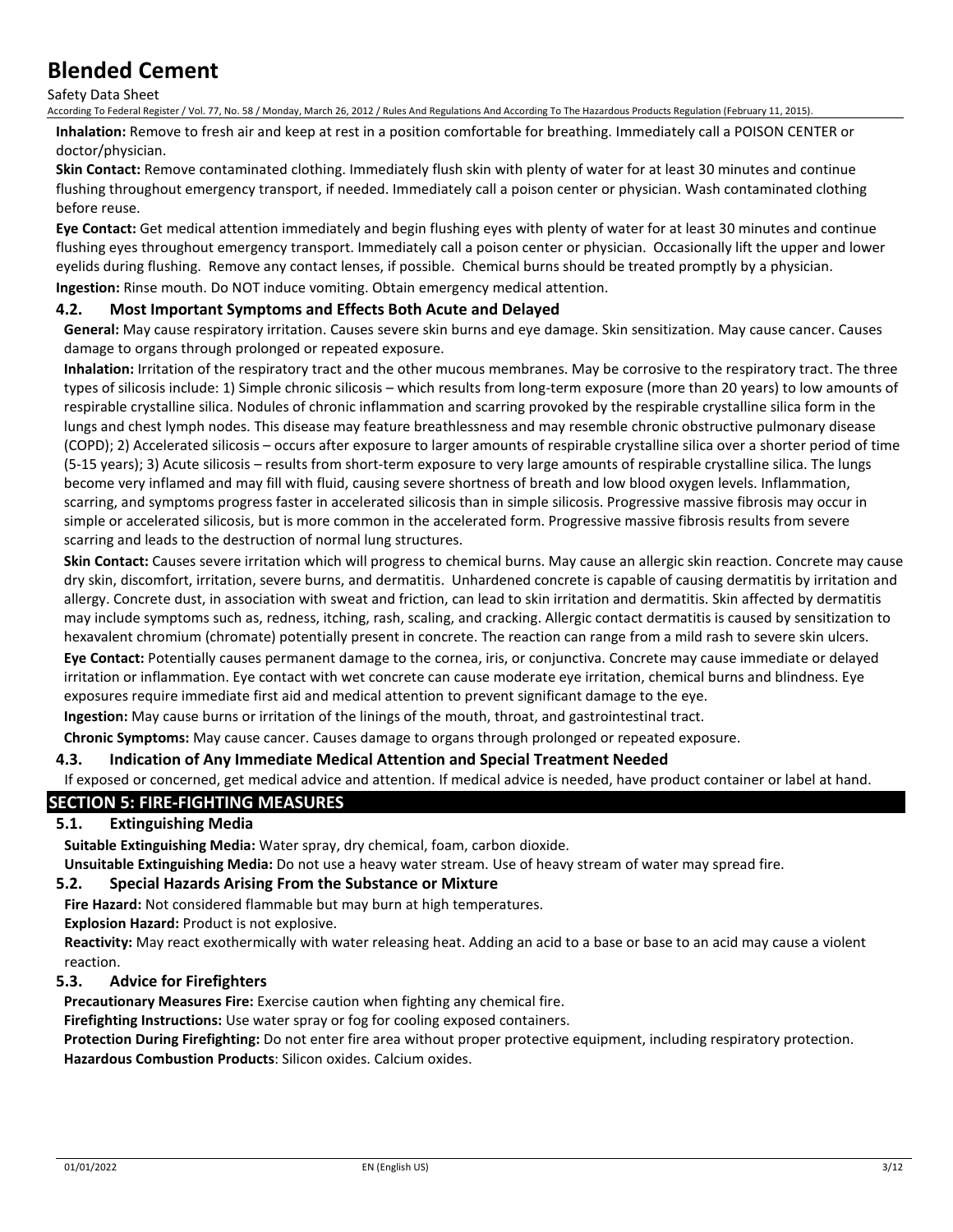Safety Data Sheet

According To Federal Register / Vol. 77, No. 58 / Monday, March 26, 2012 / Rules And Regulations And According To The Hazardous Products Regulation (February 11, 2015).

### **Reference to Other Sections**

Refer to Section 9 for flammability properties.

# **SECTION 6: ACCIDENTAL RELEASE MEASURES**

## **6.1. Personal Precautions, Protective Equipment and Emergency Procedures**

**General Measures:** Do not breathe dust. Do not get in eyes, on skin, or on clothing. Do not handle until all safety precautions have been read and understood.

### **6.1.1. For Non-Emergency Personnel**

**Protective Equipment:** Use appropriate personal protective equipment (PPE).

**Emergency Procedures:** Evacuate unnecessary personnel.

#### **6.1.2. For Emergency Personnel**

**Protective Equipment:** Equip cleanup crew with proper protection.

**Emergency Procedures:** Upon arrival at the scene, a first responder is expected to recognize the presence of dangerous goods, protect oneself and the public, secure the area, and call for the assistance of trained personnel as soon as conditions permit. Ventilate area.

### **6.2. Environmental Precautions**

Prevent entry to sewers and public waters.

# **6.3. Methods and Materials for Containment and Cleaning Up**

**For Containment:** Contain solid spills with appropriate barriers and prevent migration and entry into sewers or streams. As an immediate precautionary measure, isolate spill or leak area in all directions.

**Methods for Cleaning Up:** Clean up spills immediately and dispose of waste safely. Recover the product by vacuuming, shoveling or sweeping. Transfer spilled material to a suitable container for disposal. Contact competent authorities after a spill. Cautiously neutralize spilled solid.

#### **6.4. Reference to Other Sections**

See Section 8 for exposure controls and personal protection and Section 13 for disposal considerations.

# **SECTION 7: HANDLING AND STORAGE**

## **7.1. Precautions for Safe Handling**

**Additional Hazards When Processed:** May release corrosive vapors. Cutting, crushing or grinding crystalline silica-bearing materials may release respirable crystalline silica, a known carcinogen. Use all appropriate measures of dust control or suppression and Personal Protective.

**Precautions for Safe Handling:** Wash hands and other exposed areas with mild soap and water before eating, drinking or smoking and when leaving work. Avoid contact with eyes, skin and clothing. Do not get in eyes, on skin, or on clothing. Handle empty containers with care because they may still present a hazard.

**Hygiene Measures:** Handle in accordance with good industrial hygiene and safety procedures.

### **7.2. Conditions for Safe Storage, Including Any Incompatibilities**

**Technical Measures:** Comply with applicable regulations.

**Storage Conditions:** Keep container closed when not in use. Store in a dry, cool place. Store away from incompatible materials. Store in original container or corrosive resistant and/or lined container.

**Incompatible Materials:** Acids, ammonium salts and aluminum metal. Cement dissolves in hydrofluoric acid, producing corrosive silicon tetrafluoride gas. Cement reacts with water to form silicates and calcium hydroxide. Silicates react with powerful oxidizers such as fluorine, boron trifluoride, chlorine trifluoride, manganese trifluoride, and oxygen difluoride.

### **7.3. Specific End Use(s)**

Cement is used as a binder in concrete and mortars that are widely used in construction. Cement is distributed in bags, totes and bulk shipment.

# **SECTION 8: EXPOSURE CONTROLS/PERSONAL PROTECTION**

# **8.1. Control Parameters**

For substances listed in Section 3 that are not listed here, there are no established Exposure limits from the manufacturer, supplier, importer, or the appropriate advisory agency including: ACGIH (TLV), AIHA (WEEL), NIOSH (REL), OSHA (PEL), Canadian provincial governments, or the Mexican government.

| Cement, portland, chemicals (65997-15-1) |                    |                     |
|------------------------------------------|--------------------|---------------------|
| <b>Mexico</b>                            | OEL TWA $(mg/m3)$  | $10 \text{ mg/m}^3$ |
| <b>Mexico</b>                            | OEL STEL $(mg/m3)$ | $20 \text{ mg/m}^3$ |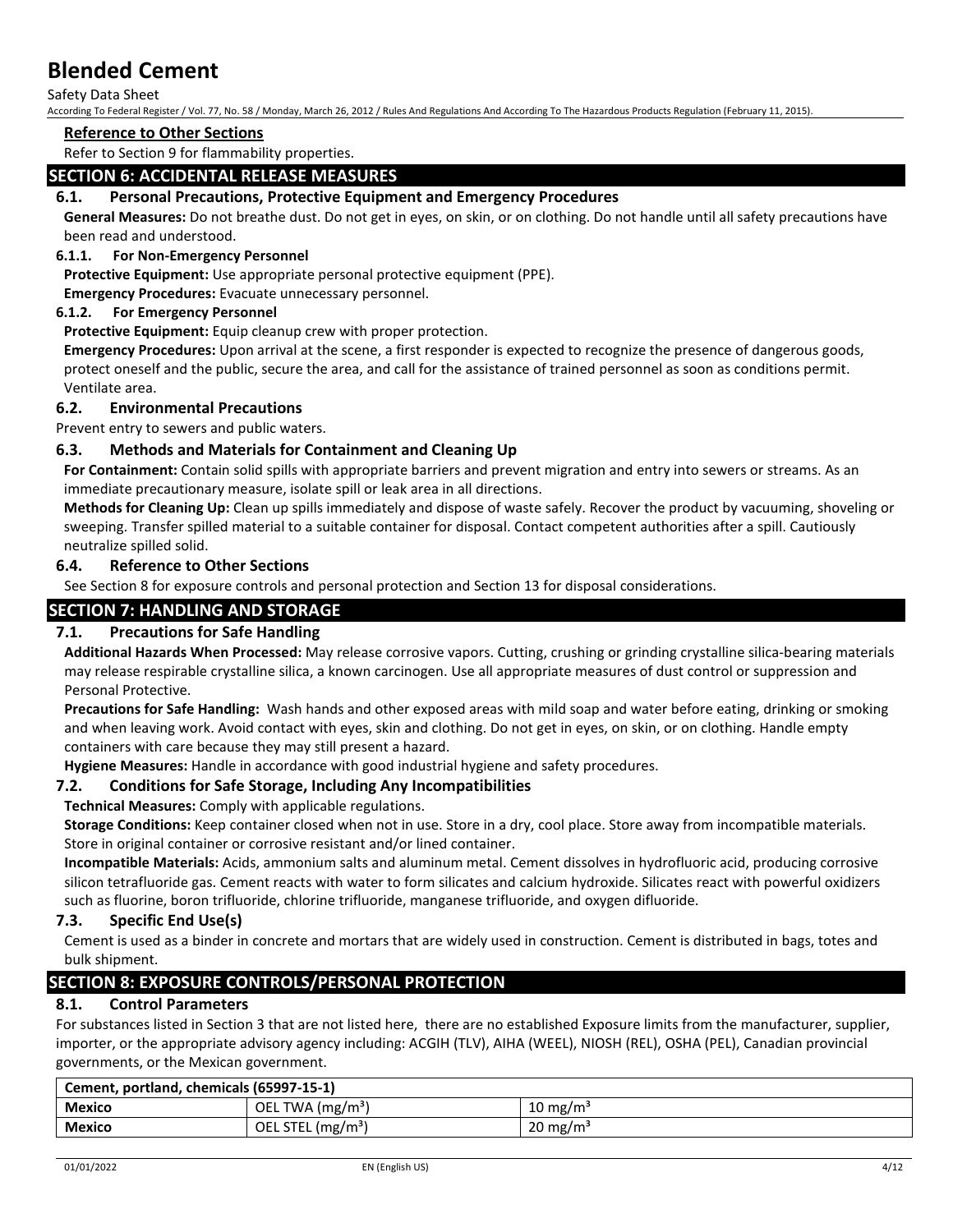Safety Data Sheet

According To Federal Register / Vol. 77, No. 58 / Monday, March 26, 2012 / Rules And Regulations And According To The Hazardous Products Regulation (February 11, 2015).

| <b>USA ACGIH</b>                   | ACGIH TWA (mg/m <sup>3</sup> )       | 1 mg/m <sup>3</sup> (particulate matter containing no asbestos and<br><1% crystalline silica, respirable particulate matter) |
|------------------------------------|--------------------------------------|------------------------------------------------------------------------------------------------------------------------------|
| <b>USA ACGIH</b>                   | ACGIH chemical category              | Not Classifiable as a Human Carcinogen                                                                                       |
| <b>USA OSHA</b>                    | OSHA PEL (TWA) (mg/m <sup>3</sup> )  | 15 mg/m <sup>3</sup> (total dust)                                                                                            |
|                                    |                                      | 5 mg/m <sup>3</sup> (respirable fraction)                                                                                    |
| <b>USA NIOSH</b>                   | NIOSH REL (TWA) (mg/m <sup>3</sup> ) | 10 mg/m <sup>3</sup> (total dust)                                                                                            |
|                                    |                                      | 5 mg/m <sup>3</sup> (respirable dust)                                                                                        |
| <b>USA IDLH</b>                    | US IDLH (mg/m <sup>3</sup> )         | 5000 mg/m <sup>3</sup>                                                                                                       |
| <b>Alberta</b>                     | OEL TWA (mg/m <sup>3</sup> )         | 10 mg/m $3$                                                                                                                  |
| <b>British Columbia</b>            | OEL TWA (mg/m <sup>3</sup> )         | 1 mg/m <sup>3</sup> (particulate matter containing no Asbestos and                                                           |
|                                    |                                      | <1% Crystalline silica-respirable particulate)                                                                               |
| <b>Manitoba</b>                    | OEL TWA (mg/m <sup>3</sup> )         | 1 mg/m <sup>3</sup> (particulate matter containing no Asbestos and                                                           |
|                                    |                                      | <1% Crystalline silica-respirable particulate matter)                                                                        |
| <b>New Brunswick</b>               | OEL TWA (mg/m <sup>3</sup> )         | 10 mg/m <sup>3</sup> (particulate matter containing no Asbestos and                                                          |
|                                    |                                      | <1% Crystalline silica)                                                                                                      |
| <b>Newfoundland &amp; Labrador</b> | OEL TWA (mg/m <sup>3</sup> )         | 1 mg/m <sup>3</sup> (particulate matter containing no Asbestos and                                                           |
|                                    |                                      | <1% Crystalline silica-respirable particulate matter)                                                                        |
| <b>Nova Scotia</b>                 | OEL TWA (mg/m <sup>3</sup> )         | 1 mg/m <sup>3</sup> (particulate matter containing no Asbestos and                                                           |
|                                    |                                      | <1% Crystalline silica-respirable particulate matter)                                                                        |
| <b>Nunavut</b>                     | OEL STEL (mg/m <sup>3</sup> )        | $20 \text{ mg/m}^3$                                                                                                          |
| <b>Nunavut</b>                     | OEL TWA (mg/m <sup>3</sup> )         | $10 \text{ mg/m}^3$                                                                                                          |
| <b>Northwest Territories</b>       | OEL STEL (mg/m <sup>3</sup> )        | $20 \text{ mg/m}^3$                                                                                                          |
| <b>Northwest Territories</b>       | OEL TWA (mg/m <sup>3</sup> )         | 10 mg/m $3$                                                                                                                  |
| <b>Ontario</b>                     | OEL TWA (mg/m <sup>3</sup> )         | 1 mg/m <sup>3</sup> (containing no Asbestos and <1% Crystalline                                                              |
|                                    |                                      | silica-respirable)                                                                                                           |
| <b>Prince Edward Island</b>        | OEL TWA (mg/m <sup>3</sup> )         | 1 mg/m <sup>3</sup> (particulate matter containing no Asbestos and                                                           |
|                                    |                                      | <1% Crystalline silica-respirable particulate matter)                                                                        |
| Québec                             | VEMP ( $mg/m3$ )                     | 10 mg/m <sup>3</sup> (containing no Asbestos and <1% Crystalline                                                             |
|                                    |                                      | silica-total dust)                                                                                                           |
|                                    |                                      | 5 mg/m <sup>3</sup> (containing no Asbestos and <1% Crystalline<br>silica-respirable dust)                                   |
| Saskatchewan                       | OEL STEL (mg/m <sup>3</sup> )        | $20 \text{ mg/m}^3$                                                                                                          |
| Saskatchewan                       | OEL TWA (mg/m <sup>3</sup> )         | $10 \text{ mg/m}^3$                                                                                                          |
| Yukon                              | OEL STEL (mg/m <sup>3</sup> )        | $20 \text{ mg/m}^3$                                                                                                          |
| Yukon                              | OEL TWA (mg/m <sup>3</sup> )         | 30 mppcf                                                                                                                     |
|                                    |                                      | $10 \text{ mg/m}^3$                                                                                                          |
| Limestone (1317-65-3)              |                                      |                                                                                                                              |
| <b>Mexico</b>                      | OEL TWA (mg/m <sup>3</sup> )         | 10 mg/m $3$                                                                                                                  |
| <b>Mexico</b>                      | OEL STEL (mg/m <sup>3</sup> )        | $20 \text{ mg/m}^3$                                                                                                          |
| <b>USA OSHA</b>                    | OSHA PEL (TWA) (mg/m <sup>3</sup> )  | 15 mg/m <sup>3</sup> (total dust)                                                                                            |
|                                    |                                      | 5 mg/m <sup>3</sup> (respirable fraction)                                                                                    |
| <b>USA NIOSH</b>                   | NIOSH REL (TWA) (mg/m <sup>3</sup> ) | 10 mg/m <sup>3</sup> (total dust)                                                                                            |
|                                    |                                      | 5 mg/m <sup>3</sup> (respirable dust)                                                                                        |
| Alberta                            | OEL TWA (mg/m <sup>3</sup> )         | $10 \text{ mg/m}^3$                                                                                                          |
| <b>British Columbia</b>            | OEL STEL (mg/m <sup>3</sup> )        | 20 mg/m <sup>3</sup> (total dust)                                                                                            |
| <b>British Columbia</b>            | OEL TWA (mg/m <sup>3</sup> )         | 10 mg/m <sup>3</sup> (total dust)                                                                                            |
|                                    |                                      | 3 mg/m <sup>3</sup> (respirable fraction)                                                                                    |
| <b>New Brunswick</b>               | OEL TWA (mg/m <sup>3</sup> )         | 10 mg/m <sup>3</sup> (particulate matter containing no Asbestos and                                                          |
|                                    |                                      | <1% Crystalline silica)                                                                                                      |
| <b>Nunavut</b>                     | OEL STEL (mg/m <sup>3</sup> )        | $20 \text{ mg/m}^3$                                                                                                          |
| Nunavut                            | OEL TWA (mg/m <sup>3</sup> )         | 10 mg/m $3$                                                                                                                  |
| <b>Northwest Territories</b>       | OEL STEL (mg/m <sup>3</sup> )        | $20 \text{ mg/m}^3$                                                                                                          |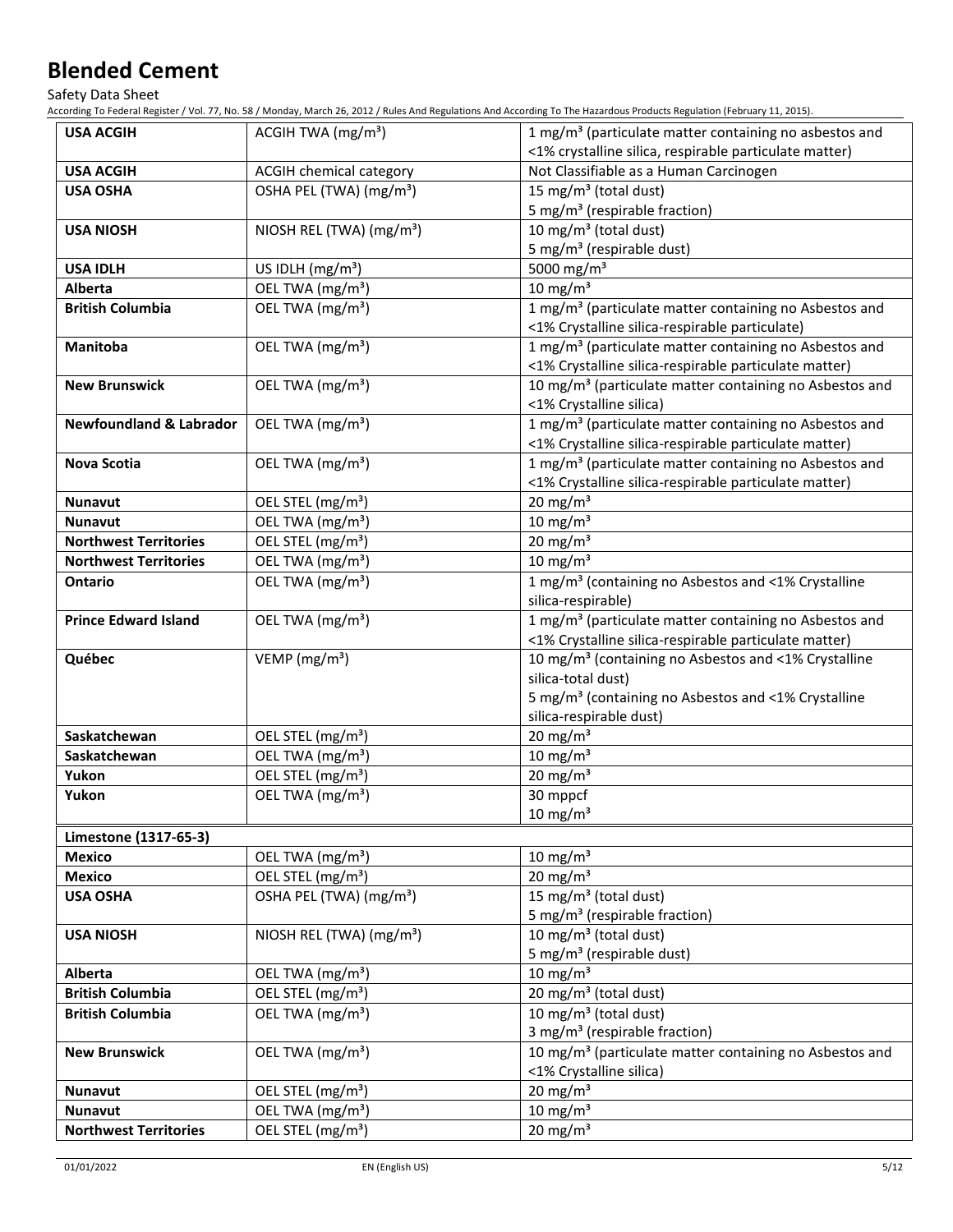Safety Data Sheet

According To Federal Register / Vol. 77, No. 58 / Monday, March 26, 2012 / Rules And Regulations And According To The Hazardous Products Regulation (February 11, 2015).

| <b>Northwest Territories</b>       | OEL TWA (mg/m <sup>3</sup> )         | 10 mg/m $3$                                                                                                              |
|------------------------------------|--------------------------------------|--------------------------------------------------------------------------------------------------------------------------|
| Québec                             | VEMP ( $mg/m3$ )                     | 10 mg/m <sup>3</sup> (Limestone, containing no Asbestos and <1%                                                          |
|                                    |                                      | Crystalline silica-total dust)                                                                                           |
| Saskatchewan                       | OEL STEL (mg/m <sup>3</sup> )        | 20 mg/m $3$                                                                                                              |
| Saskatchewan                       | OEL TWA (mg/m <sup>3</sup> )         | $10 \text{ mg/m}^3$                                                                                                      |
| Yukon                              | OEL STEL (mg/m <sup>3</sup> )        | 20 mg/m $3$                                                                                                              |
| Yukon                              | OEL TWA (mg/m <sup>3</sup> )         | 30 mppcf                                                                                                                 |
|                                    |                                      | $10 \text{ mg/m}^3$                                                                                                      |
| Kaolin (1332-58-7)                 |                                      |                                                                                                                          |
| <b>Mexico</b>                      | OEL TWA (mg/m <sup>3</sup> )         | $10 \text{ mg/m}^3$                                                                                                      |
| <b>Mexico</b>                      | OEL STEL (mg/m <sup>3</sup> )        | $20 \text{ mg/m}^3$                                                                                                      |
| <b>USA ACGIH</b>                   | ACGIH TWA (mg/m <sup>3</sup> )       | 2 mg/m <sup>3</sup> (particulate matter containing no asbestos and                                                       |
|                                    |                                      | <1% crystalline silica, respirable particulate matter)                                                                   |
| <b>USA ACGIH</b>                   | ACGIH chemical category              | Not Classifiable as a Human Carcinogen                                                                                   |
| <b>USA OSHA</b>                    | OSHA PEL (TWA) (mg/m <sup>3</sup> )  | 15 mg/m <sup>3</sup> (total dust)                                                                                        |
|                                    |                                      | 5 mg/m <sup>3</sup> (respirable fraction)                                                                                |
| <b>USA NIOSH</b>                   | NIOSH REL (TWA) (mg/m <sup>3</sup> ) | 10 mg/m <sup>3</sup> (total dust)                                                                                        |
|                                    |                                      | 5 mg/m <sup>3</sup> (respirable dust)                                                                                    |
| <b>Alberta</b>                     | OEL TWA (mg/m <sup>3</sup> )         | 2 mg/m <sup>3</sup> (respirable)                                                                                         |
| <b>British Columbia</b>            | OEL TWA (mg/m <sup>3</sup> )         | 2 mg/m <sup>3</sup> (particulate matter containing no Asbestos and                                                       |
|                                    |                                      | <1% Crystalline silica-respirable particulate)                                                                           |
| Manitoba                           | OEL TWA (mg/m <sup>3</sup> )         | 2 mg/m <sup>3</sup> (particulate matter containing no Asbestos and                                                       |
|                                    |                                      | <1% Crystalline silica-respirable particulate matter)                                                                    |
| <b>New Brunswick</b>               | OEL TWA (mg/m <sup>3</sup> )         | 2 mg/m <sup>3</sup> (particulate matter containing no Asbestos and                                                       |
|                                    |                                      | <1% Crystalline silica, respirable fraction)                                                                             |
| <b>Newfoundland &amp; Labrador</b> | OEL TWA (mg/m <sup>3</sup> )         | 2 mg/m <sup>3</sup> (particulate matter containing no asbestos and                                                       |
|                                    |                                      | <1% crystalline silica, respirable fraction)                                                                             |
| <b>Nova Scotia</b>                 | OEL TWA (mg/m <sup>3</sup> )         | 2 mg/m <sup>3</sup> (particulate matter containing no Asbestos and                                                       |
|                                    |                                      | <1% Crystalline silica-respirable particulate matter)                                                                    |
| <b>Nunavut</b>                     | OEL STEL (mg/m <sup>3</sup> )        | 4 mg/m <sup>3</sup> (respirable fraction)                                                                                |
| <b>Nunavut</b>                     | OEL TWA (mg/m <sup>3</sup> )         | 2 mg/m <sup>3</sup> (respirable fraction)                                                                                |
| <b>Northwest Territories</b>       | OEL STEL (mg/m <sup>3</sup> )        | 4 mg/m <sup>3</sup> (respirable fraction)                                                                                |
| <b>Northwest Territories</b>       | OEL TWA (mg/m <sup>3</sup> )         | 2 mg/m <sup>3</sup> (respirable fraction)                                                                                |
| Ontario                            | OEL TWA (mg/m <sup>3</sup> )         | 2 mg/m <sup>3</sup> (containing no Asbestos and <1% Crystalline                                                          |
|                                    |                                      | silica-respirable)<br>2 mg/m <sup>3</sup> (particulate matter containing no Asbestos and                                 |
| <b>Prince Edward Island</b>        | OEL TWA (mg/m <sup>3</sup> )         |                                                                                                                          |
| Québec                             | VEMP ( $mg/m3$ )                     | <1% Crystalline silica-respirable particulate matter)<br>5 mg/m <sup>3</sup> (containing no Asbestos and <1% Crystalline |
|                                    |                                      | silica-respirable dust)                                                                                                  |
| Saskatchewan                       | OEL STEL (mg/m <sup>3</sup> )        | 4 mg/m <sup>3</sup> (respirable fraction)                                                                                |
| Saskatchewan                       | OEL TWA (mg/m <sup>3</sup> )         | 2 mg/m <sup>3</sup> (respirable fraction)                                                                                |
| Yukon                              | OEL STEL (mg/m <sup>3</sup> )        | $20 \text{ mg/m}^3$                                                                                                      |
| Yukon                              | OEL TWA (mg/m <sup>3</sup> )         | 30 mppcf                                                                                                                 |
|                                    |                                      | $10 \text{ mg/m}^3$                                                                                                      |
| Gypsum (Ca(SO4).2H2O) (13397-24-5) |                                      |                                                                                                                          |
| <b>Mexico</b>                      | OEL TWA (mg/m <sup>3</sup> )         | 10 mg/m <sup>3</sup> (inhalable fraction)                                                                                |
| <b>USA ACGIH</b>                   | ACGIH TWA $(mg/m3)$                  | 10 mg/m <sup>3</sup> (inhalable particulate matter)                                                                      |
| <b>USA OSHA</b>                    | OSHA PEL (TWA) (mg/m <sup>3</sup> )  | 15 mg/m <sup>3</sup> (total dust)                                                                                        |
|                                    |                                      | 5 mg/m <sup>3</sup> (respirable fraction)                                                                                |
| <b>USA NIOSH</b>                   | NIOSH REL (TWA) (mg/m <sup>3</sup> ) | 10 mg/m <sup>3</sup> (total dust)                                                                                        |
|                                    |                                      | 5 mg/m <sup>3</sup> (respirable dust)                                                                                    |
| Alberta                            | OEL TWA (mg/m <sup>3</sup> )         | $10 \text{ mg/m}^3$                                                                                                      |
|                                    |                                      |                                                                                                                          |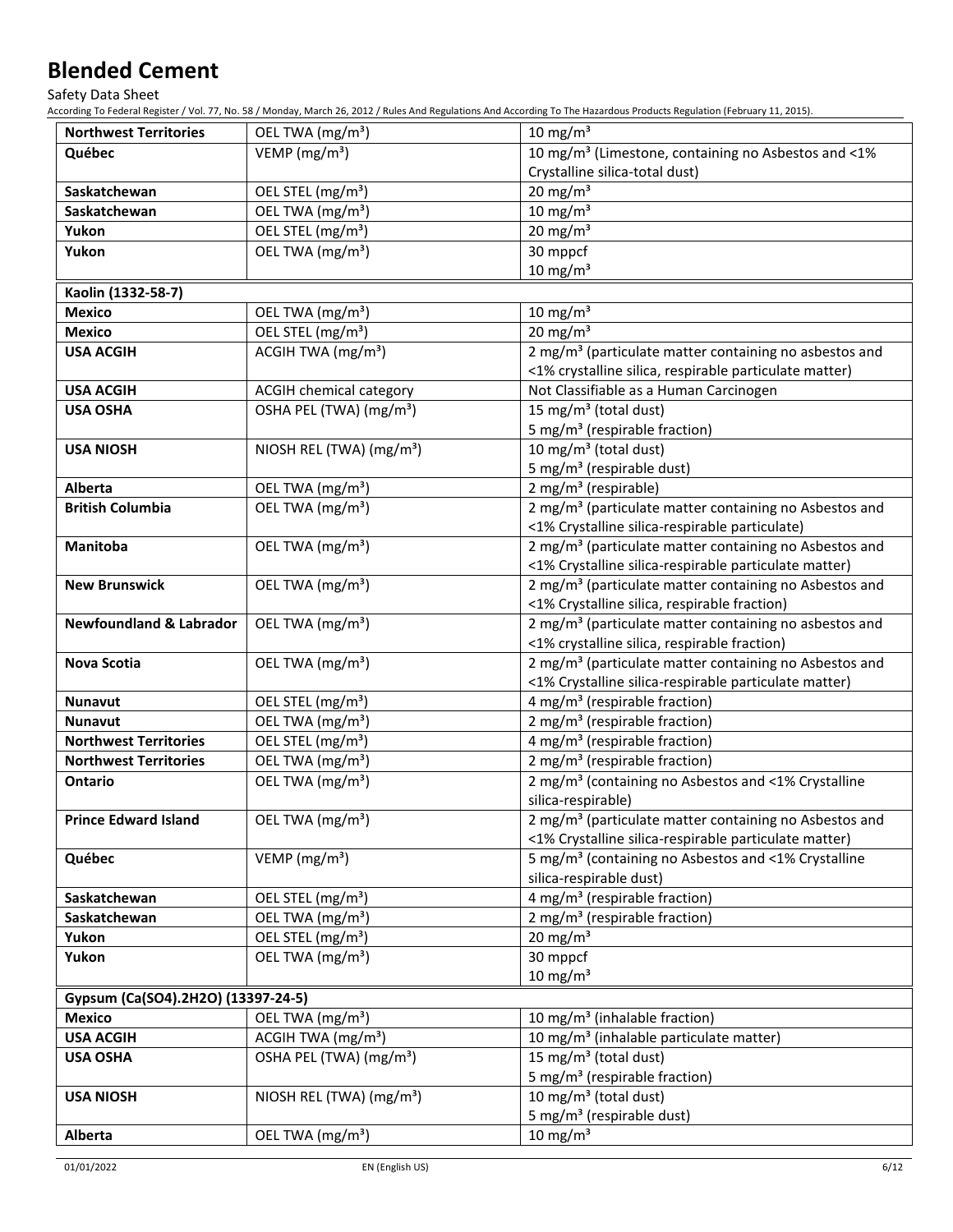Safety Data Sheet

According To Federal Register / Vol. 77, No. 58 / Monday, March 26, 2012 / Rules And Regulations And According To The Hazardous Products Regulation (February 11, 2015).

| <b>British Columbia</b>            | OEL STEL (mg/m <sup>3</sup> )        | 20 mg/m <sup>3</sup> (total dust)                                   |
|------------------------------------|--------------------------------------|---------------------------------------------------------------------|
| <b>British Columbia</b>            | OEL TWA (mg/m <sup>3</sup> )         | 10 mg/m <sup>3</sup> (total dust)                                   |
|                                    |                                      | 3 mg/m <sup>3</sup> (respirable fraction)                           |
| Manitoba                           | OEL TWA (mg/m <sup>3</sup> )         | 10 mg/m <sup>3</sup> (inhalable particulate matter)                 |
| <b>Newfoundland &amp; Labrador</b> | OEL TWA (mg/m <sup>3</sup> )         | 10 mg/m <sup>3</sup> (inhalable particulate matter)                 |
| Nova Scotia                        | OEL TWA (mg/m <sup>3</sup> )         | 10 mg/m <sup>3</sup> (inhalable particulate matter)                 |
| <b>Ontario</b>                     | OEL TWA (mg/m <sup>3</sup> )         | 10 mg/m <sup>3</sup> (inhalable)                                    |
| <b>Prince Edward Island</b>        | OEL TWA (mg/m <sup>3</sup> )         | 10 mg/m <sup>3</sup> (inhalable particulate matter)                 |
| Québec                             | VEMP ( $mg/m3$ )                     | 10 mg/m <sup>3</sup> (containing no Asbestos and <1% Crystalline    |
|                                    |                                      | silica-total dust)                                                  |
|                                    |                                      | 5 mg/m <sup>3</sup> (containing no Asbestos and <1% Crystalline     |
|                                    |                                      | silica-respirable dust)                                             |
| Saskatchewan                       | OEL STEL (mg/m <sup>3</sup> )        | 20 mg/m $3$                                                         |
| Saskatchewan                       | OEL TWA (mg/m <sup>3</sup> )         | 10 mg/m $3$                                                         |
| Yukon                              | OEL STEL (mg/m <sup>3</sup> )        | $20 \text{ mg/m}^3$                                                 |
| Yukon                              | OEL TWA (mg/m <sup>3</sup> )         | 30 mppcf                                                            |
|                                    |                                      | $10 \text{ mg/m}^3$                                                 |
| Fumes, silica (69012-64-2)         |                                      |                                                                     |
| <b>Mexico</b>                      | OEL TWA (mg/m <sup>3</sup> )         | 2 mg/m <sup>3</sup>                                                 |
|                                    |                                      | 10 mg/m <sup>3</sup> (inhalable particulate)                        |
|                                    |                                      | 3 mg/m <sup>3</sup> (respirable particulate)                        |
| <b>British Columbia</b>            | OEL TWA (mg/m <sup>3</sup> )         | $4$ mg/m <sup>3</sup> (total dust)                                  |
|                                    |                                      | 1.5 mg/m <sup>3</sup> (respirable dust)                             |
| <b>New Brunswick</b>               | OEL TWA (mg/m <sup>3</sup> )         | 2 mg/m <sup>3</sup> (respirable fraction)                           |
| <b>Nunavut</b>                     | OEL TWA (mg/m <sup>3</sup> )         | 2 mg/m <sup>3</sup> (respirable fraction)                           |
| <b>Northwest Territories</b>       | OEL TWA (mg/m <sup>3</sup> )         | 2 mg/m <sup>3</sup> (respirable fraction)                           |
| <b>Ontario</b>                     | OEL TWA (mg/m <sup>3</sup> )         | 2 mg/m <sup>3</sup> (respirable)                                    |
| Québec                             | VEMP ( $mg/m3$ )                     | 2 mg/m <sup>3</sup> (containing no Asbestos and <1% Crystalline     |
|                                    |                                      | silica-respirable dust)                                             |
| Saskatchewan                       | OEL TWA (mg/m <sup>3</sup> )         | 2 mg/m <sup>3</sup> (respirable fraction)                           |
| Quartz (14808-60-7)                |                                      |                                                                     |
| Mexico                             | OEL TWA (mg/m <sup>3</sup> )         | 0.1 mg/m <sup>3</sup> (respirable fraction)                         |
| <b>USA ACGIH</b>                   | ACGIH TWA $(mg/m3)$                  | 0.025 mg/m <sup>3</sup> (respirable particulate matter)             |
| <b>USA ACGIH</b>                   | <b>ACGIH chemical category</b>       | A2 - Suspected Human Carcinogen                                     |
| <b>USA OSHA</b>                    | OSHA PEL (TWA) (mg/m <sup>3</sup> )  | 50 $\mu$ g/m <sup>3</sup>                                           |
| <b>USA NIOSH</b>                   | NIOSH REL (TWA) (mg/m <sup>3</sup> ) | 0.05 mg/m <sup>3</sup> (respirable dust)                            |
| <b>USA IDLH</b>                    | US IDLH $(mg/m3)$                    | 50 mg/m <sup>3</sup> (respirable dust)                              |
| <b>Alberta</b>                     | OEL TWA (mg/m <sup>3</sup> )         | 0.025 mg/m <sup>3</sup> (respirable particulate)                    |
| <b>British Columbia</b>            | OEL TWA (mg/m <sup>3</sup> )         | 0.025 mg/m <sup>3</sup> (respirable)                                |
| Manitoba                           | OEL TWA (mg/m <sup>3</sup> )         | 0.025 mg/m <sup>3</sup> (respirable particulate matter)             |
| <b>New Brunswick</b>               | OEL TWA (mg/m <sup>3</sup> )         | 0.1 mg/m <sup>3</sup> (respirable fraction)                         |
| <b>Newfoundland &amp; Labrador</b> | OEL TWA (mg/m <sup>3</sup> )         | 0.025 mg/m <sup>3</sup> (respirable particulate matter)             |
| <b>Nova Scotia</b>                 | OEL TWA (mg/m <sup>3</sup> )         | 0.025 mg/m <sup>3</sup> (respirable particulate matter)             |
| Nunavut                            | OEL TWA (mg/m <sup>3</sup> )         | 0.05 mg/m <sup>3</sup> (respirable fraction)                        |
| <b>Northwest Territories</b>       | OEL TWA (mg/m <sup>3</sup> )         | 0.05 mg/m <sup>3</sup> (respirable fraction)                        |
| <b>Ontario</b>                     | OEL TWA (mg/m <sup>3</sup> )         | 0.1 mg/m <sup>3</sup> (designated substances regulation-respirable) |
| <b>Prince Edward Island</b>        | OEL TWA (mg/m <sup>3</sup> )         | 0.025 mg/m <sup>3</sup> (respirable particulate matter)             |
| Québec                             | VEMP ( $mg/m3$ )                     | $0.1 \text{ mg/m}^3$ (respirable dust)                              |
| Saskatchewan                       | OEL TWA (mg/m <sup>3</sup> )         | 0.05 mg/m <sup>3</sup> (respirable fraction)                        |
| Yukon                              | OEL TWA (mg/m <sup>3</sup> )         | 300 particle/mL                                                     |
|                                    |                                      |                                                                     |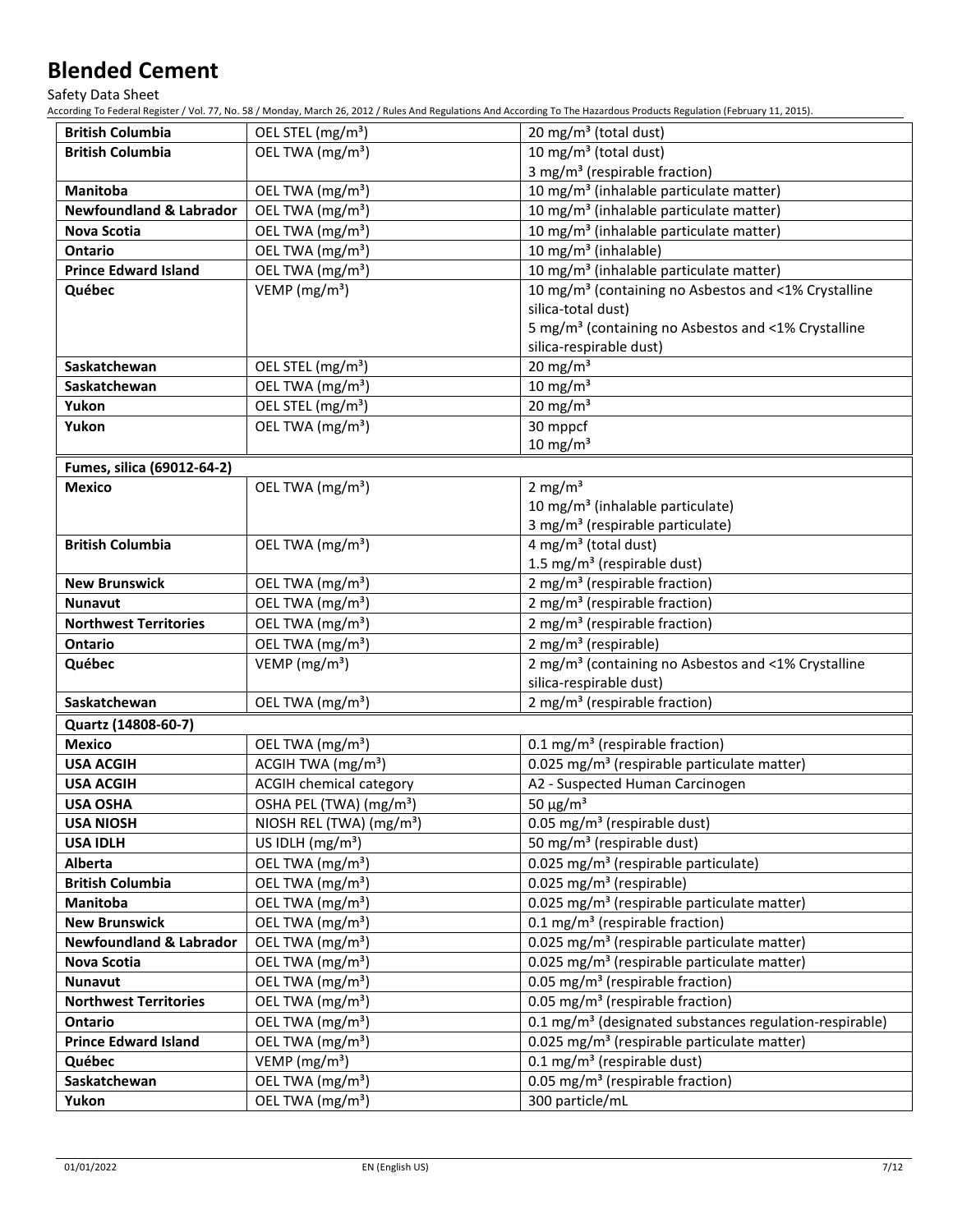Safety Data Sheet According To Federal Register / Vol. 77, No. 58 / Monday, March 26, 2012 / Rules And Regulations And According To The Hazardous Products Regulation (February 11, 2015).

#### **8.2. Exposure Controls**

**Appropriate Engineering Controls:** Emergency eye wash fountains and safety showers should be available in the immediate vicinity of any potential exposure. Ensure adequate ventilation, especially in confined areas. Ensure all national/local regulations are observed.

**Personal Protective Equipment:** Gloves. Protective clothing. Protective goggles. Insufficient ventilation and/or dust generation: wear respiratory protection.



**Materials for Protective Clothing:** Chemically resistant materials and fabrics. Corrosion-proof clothing.

**Hand Protection:** Wear protective gloves.

**Eye and Face Protection:** Chemical safety goggles and face shield.

**Skin and Body Protection:** Wear suitable protective clothing.

**Respiratory Protection:** If exposure limits are exceeded or irritation is experienced, NIOSH approved respiratory protection should be worn. In case of inadequate ventilation, oxygen deficient atmosphere, or where exposure levels are not known wear approved respiratory protection.

**Other Information:** When using, do not eat, drink or smoke.

#### **SECTION 9: PHYSICAL AND CHEMICAL PROPERTIES**

#### **9.1. Information on Basic Physical and Chemical Properties**

| <b>Physical State</b>                         | Solid                      |
|-----------------------------------------------|----------------------------|
| Appearance                                    | Gray or White Powder       |
| Odor                                          | Odorless                   |
| <b>Odor Threshold</b>                         | Not available              |
| рH                                            | $12 - 13$                  |
| <b>Evaporation Rate</b>                       | Not available              |
| <b>Melting Point</b>                          | Not available              |
| <b>Freezing Point</b>                         | None, Solid                |
| <b>Boiling Point</b>                          | $>$ 1000 °C ( $>$ 1832 °F) |
| <b>Flash Point</b>                            | Not available              |
| <b>Auto-ignition Temperature</b>              | Not available              |
| <b>Decomposition Temperature</b>              | Not available              |
| Flammability (solid, gas)                     | Not available              |
| Lower Flammable Limit                         | Not available              |
| <b>Upper Flammable Limit</b>                  | Not available              |
| <b>Vapor Pressure</b>                         | Not available              |
| Relative Vapor Density at 20°C                | Not available              |
| <b>Relative Density</b>                       | Not available              |
| <b>Specific Gravity</b>                       | $3.0 - 3.2$ (Water = 1)    |
| <b>Solubility</b>                             | Water: 0.1 - 1 %           |
| <b>Partition Coefficient: N-Octanol/Water</b> | Not available              |
| <b>Viscosity</b>                              | Not available              |

# **SECTION 10: STABILITY AND REACTIVITY**

**10.1. Reactivity:** May react exothermically with water releasing heat. Adding an acid to a base or base to an acid may cause a violent reaction.

**10.2. Chemical Stability:** Stable under recommended handling and storage conditions (see Section 7).

**10.3. Possibility of Hazardous Reactions:** Hazardous polymerization will not occur.

**10.4. Conditions to Avoid:** Incompatible materials.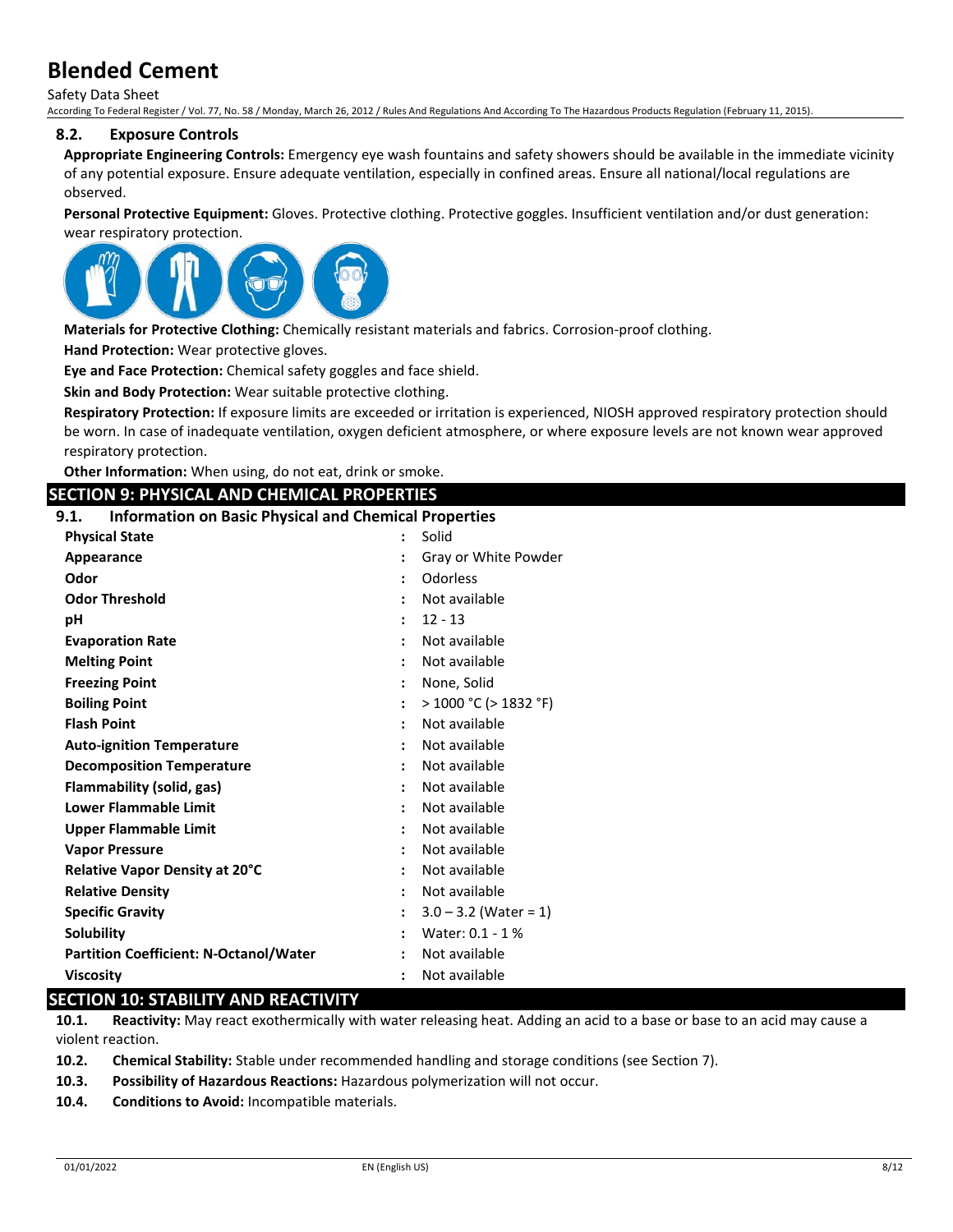Safety Data Sheet

According To Federal Register / Vol. 77, No. 58 / Monday, March 26, 2012 / Rules And Regulations And According To The Hazardous Products Regulation (February 11, 2015).

**10.5. Incompatible Materials:** Acids, ammonium salts and aluminum metal. Cement dissolves in hydrofluoric acid, producing corrosive silicon tetrafluoride gas. Cement reacts with water to form silicates and calcium hydroxide. Silicates react with powerful oxidizers such as fluorine, boron trifluoride, chlorine trifluoride, manganese trifluoride, and oxygen difluoride.

**10.6. Hazardous Decomposition Products:** None expected under normal conditions of use.

# **SECTION 11: TOXICOLOGICAL INFORMATION**

# **11.1. Information on Toxicological Effects - Product**

**Acute Toxicity (Oral):** Not classified

**Acute Toxicity (Dermal):** Not classified **Acute Toxicity (Inhalation):** Not classified

**LD50 and LC50 Data:** Not available

**Skin Corrosion/Irritation:** Causes severe skin burns and eye damage.

**pH:** 12 - 13 (In Water)

**Eye Damage/Irritation:** Causes serious eye damage.

**pH:** 12 - 13 (In Water)

**Respiratory or Skin Sensitization:** May cause an allergic skin reaction.

**Germ Cell Mutagenicity:** Not classified

**Carcinogenicity:** May cause cancer.

**Specific Target Organ Toxicity (Repeated Exposure):** Causes damage to organs through prolonged or repeated exposure.

**Reproductive Toxicity:** Not classified

**Specific Target Organ Toxicity (Single Exposure):** May cause respiratory irritation.

**Aspiration Hazard:** Not classified

**Symptoms/Injuries After Inhalation:** Irritation of the respiratory tract and the other mucous membranes. May be corrosive to the respiratory tract. The three types of silicosis include: 1) Simple chronic silicosis – which results from long-term exposure (more than 20 years) to low amounts of respirable crystalline silica. Nodules of chronic inflammation and scarring provoked by the respirable crystalline silica form in the lungs and chest lymph nodes. This disease may feature breathlessness and may resemble chronic obstructive pulmonary disease (COPD); 2) Accelerated silicosis – occurs after exposure to larger amounts of respirable crystalline silica over a shorter period of time (5-15 years); 3) Acute silicosis – results from short-term exposure to very large amounts of respirable crystalline silica. The lungs become very inflamed and may fill with fluid, causing severe shortness of breath and low blood oxygen levels. Inflammation, scarring, and symptoms progress faster in accelerated silicosis than in simple silicosis. Progressive massive fibrosis may occur in simple or accelerated silicosis, but is more common in the accelerated form. Progressive massive fibrosis results from severe scarring and leads to the destruction of normal lung structures.

**Symptoms/Injuries After Skin Contact:** Causes severe irritation which will progress to chemical burns. May cause an allergic skin reaction. Concrete may cause dry skin, discomfort, irritation, severe burns, and dermatitis. Unhardened concrete is capable of causing dermatitis by irritation and allergy. Concrete dust, in association with sweat and friction, can lead to skin irritation and dermatitis. Skin affected by dermatitis may include symptoms such as, redness, itching, rash, scaling, and cracking. Allergic contact dermatitis is caused by sensitization to hexavalent chromium (chromate) potentially present in concrete. The reaction can range from a mild rash to severe skin ulcers.

**Symptoms/Injuries After Eye Contact:** Potentially causes permanent damage to the cornea, iris, or conjunctiva. Concrete may cause immediate or delayed irritation or inflammation. Eye contact with wet concrete can cause moderate eye irritation, chemical burns and blindness. Eye exposures require immediate first aid and medical attention to prevent significant damage to the eye. **Symptoms/Injuries After Ingestion:** May cause burns or irritation of the linings of the mouth, throat, and gastrointestinal tract. **Chronic Symptoms:** May cause cancer. Causes damage to organs through prolonged or repeated exposure.

# **11.2. Information on Toxicological Effects - Ingredient(s)**

**LD50 and LC50 Data:**

| Slags, ferrous metal, blast furnace (65996-69-2) |                                                                 |
|--------------------------------------------------|-----------------------------------------------------------------|
| LD50 Oral Rat                                    | $>$ 2000 mg/kg                                                  |
| <b>LD50 Dermal Rat</b>                           | > 4000 mg/kg                                                    |
| <b>LC50 Inhalation Rat</b>                       | > 230.1 mg/m <sup>3</sup> (Exposure Time: 6 h; Species: Wistar) |
| Ashes, residues (68131-74-8)                     |                                                                 |
| LD50 Oral Rat                                    | $>$ 2000 mg/kg                                                  |
| Kaolin (1332-58-7)                               |                                                                 |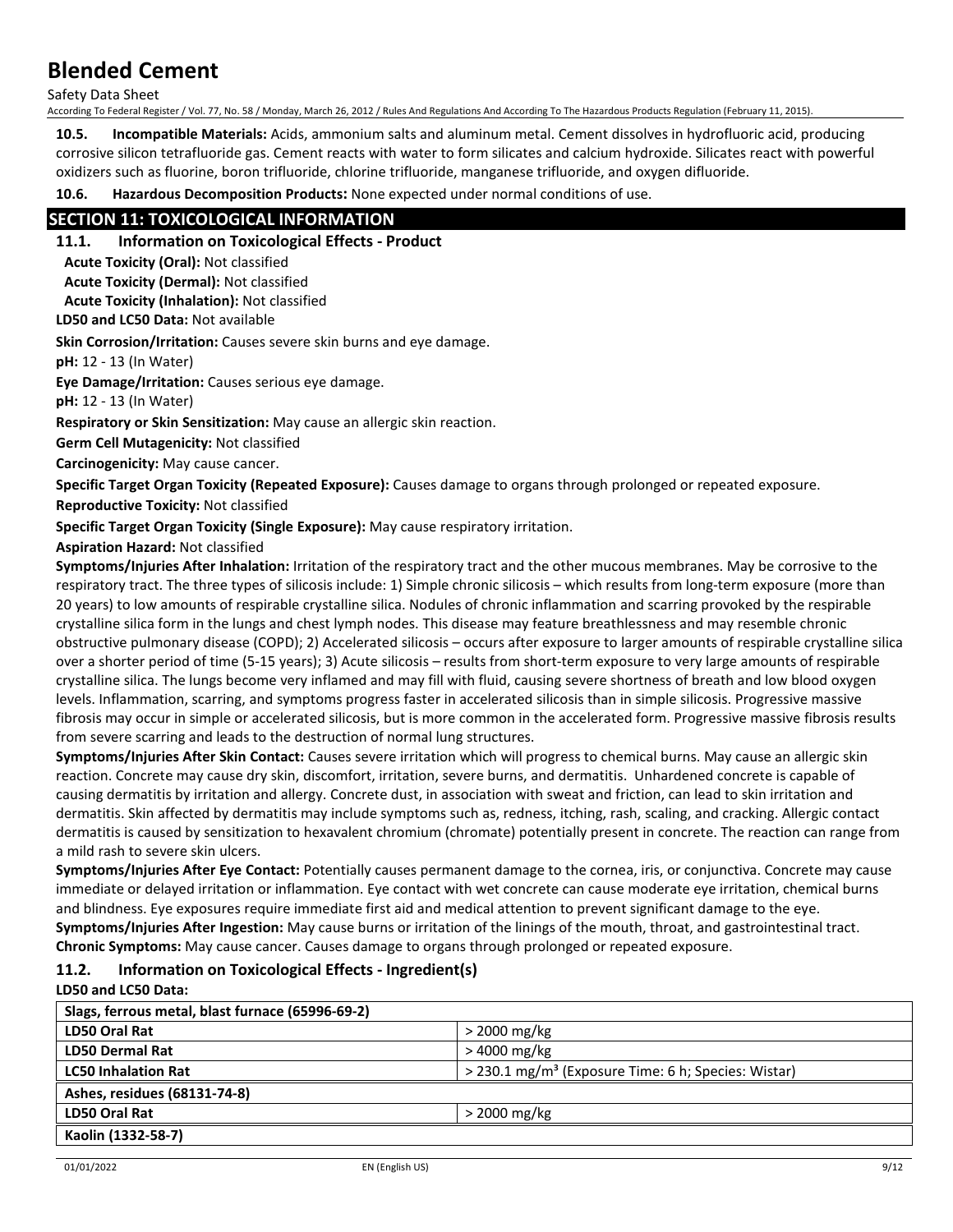Safety Data Sheet

According To Federal Register / Vol. 77, No. 58 / Monday, March 26, 2012 / Rules And Regulations And According To The Hazardous Products Regulation (February 11, 2015).

| LD50 Oral Rat                                    | $>$ 5000 mg/kg                                |
|--------------------------------------------------|-----------------------------------------------|
| <b>LD50 Dermal Rat</b>                           | $>$ 5000 mg/kg                                |
| <b>LD50 Dermal Rabbit</b>                        | > 5000 mg/kg                                  |
| Quartz (14808-60-7)                              |                                               |
| LD50 Oral Rat                                    | > 5000 mg/kg                                  |
| <b>LD50 Dermal Rat</b>                           | > 5000 mg/kg                                  |
| Quartz (14808-60-7)                              |                                               |
| <b>IARC Group</b>                                |                                               |
| <b>National Toxicology Program (NTP) Status</b>  | Known Human Carcinogens.                      |
| <b>OSHA Hazard Communication Carcinogen List</b> | In OSHA Hazard Communication Carcinogen list. |

# **SECTION 12: ECOLOGICAL INFORMATION**

#### **12.1. Toxicity**

**Ecology - General:** Not classified.

#### **12.2. Persistence and Degradability**

| MaxCem®, FortiPave®, TerraCemTM, Tercem 3000TM, PlusTM, FortiMaxTM, LowDenseTM, SFTM Cement |  |  |
|---------------------------------------------------------------------------------------------|--|--|
| <b>Persistence and Degradability</b><br>Not established.                                    |  |  |
| 12.3.<br><b>Bioaccumulative Potential</b>                                                   |  |  |
| MaxCem®, FortiPave®, TerraCemTM, Tercem 3000TM, PlusTM, FortiMaxTM, LowDenseTM, SFTM Cement |  |  |

**Bioaccumulative Potential Accord Not established.** 

#### **12.4. Mobility in Soil**

Not available

#### **12.5. Other Adverse Effects**

**Other Information:** Avoid release to the environment.

# **SECTION 13: DISPOSAL CONSIDERATIONS**

### **13.1. Waste treatment methods**

**Waste Disposal Recommendations:** Dispose of contents/container in accordance with local, regional, national, and international regulations.

**Additional Information:** Container may remain hazardous when empty. Continue to observe all precautions.

**Ecology - Waste Materials:** Avoid release to the environment.

# **SECTION 14: TRANSPORT INFORMATION**

The shipping description(s) stated herein were prepared in accordance with certain assumptions at the time the SDS was authored, and can vary based on a number of variables that may or may not have been known at the time the SDS was issued.

- 14.1. In Accordance with DOT Not regulated for transport
- **14.2. In Accordance with IMDG** Not regulated for transport
- 14.3. In Accordance with IATA Not regulated for transport
- 14.4. In Accordance with TDG Not regulated for transport

# **SECTION 15: REGULATORY INFORMATION**

## **15.1. US Federal Regulations**

| MaxCem®, FortiPave®, TerraCemTM, Tercem 3000TM, PlusTM, FortiMaxTM, LowDenseTM, SFTM Cement |                                                                    |  |
|---------------------------------------------------------------------------------------------|--------------------------------------------------------------------|--|
| <b>SARA Section 311/312 Hazard Classes</b>                                                  | Health hazard - Serious eye damage or eye irritation               |  |
|                                                                                             | Health hazard - Specific target organ toxicity (single or repeated |  |
|                                                                                             | exposure)                                                          |  |
|                                                                                             | Health hazard - Skin corrosion or Irritation                       |  |
|                                                                                             | Health hazard - Carcinogenicity                                    |  |
| Cement, portland, chemicals (65997-15-1)                                                    |                                                                    |  |

Listed on the United States TSCA (Toxic Substances Control Act) inventory

#### **Slags, ferrous metal, blast furnace (65996-69-2)**

Listed on the United States TSCA (Toxic Substances Control Act) inventory

**Ashes, residues (68131-74-8)**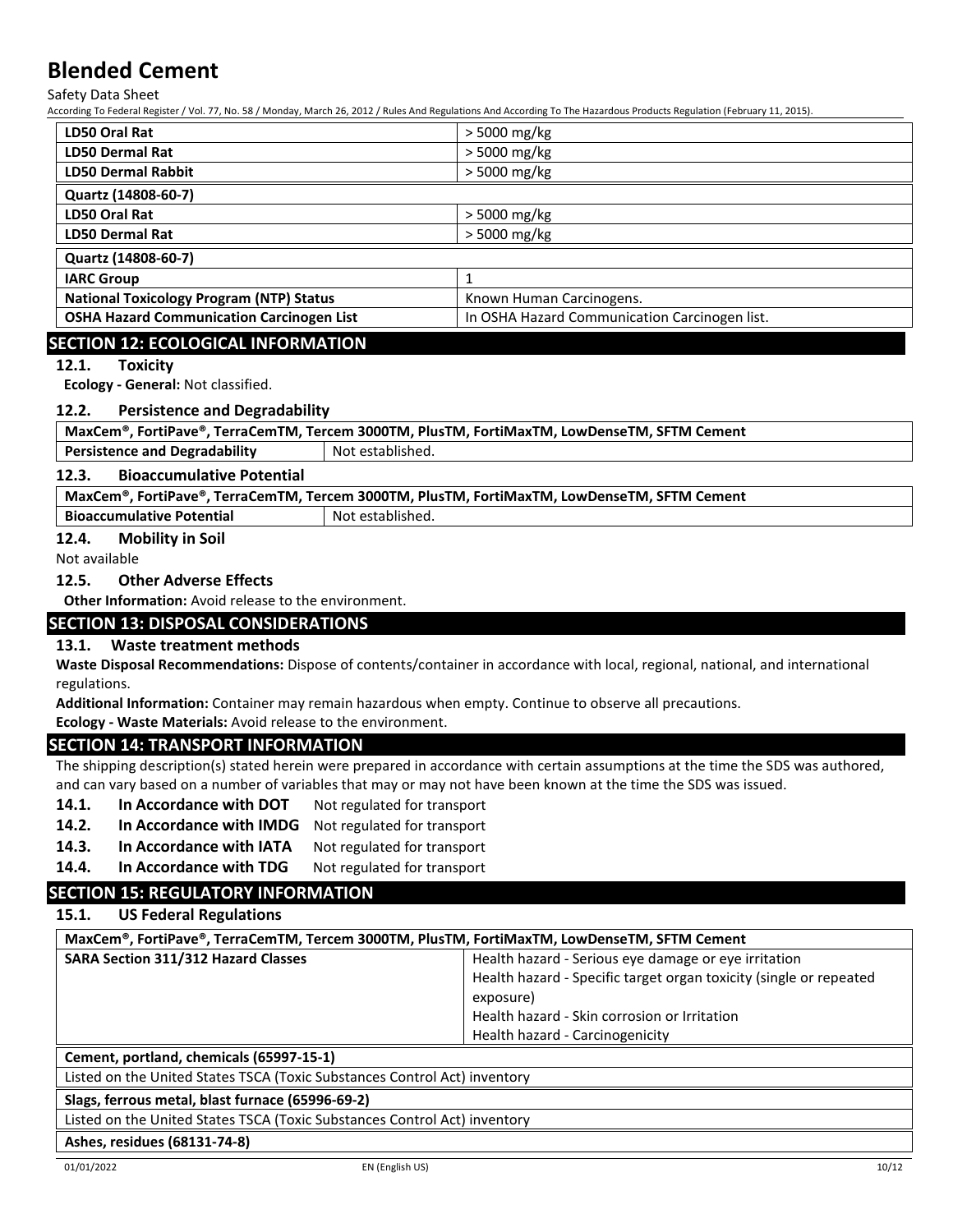Safety Data Sheet

According To Federal Register / Vol. 77, No. 58 / Monday, March 26, 2012 / Rules And Regulations And According To The Hazardous Products Regulation (February 11, 2015).

| Listed on the United States TSCA (Toxic Substances Control Act) inventory |
|---------------------------------------------------------------------------|
| Limestone (1317-65-3)                                                     |
| Listed on the United States TSCA (Toxic Substances Control Act) inventory |
| Kaolin (1332-58-7)                                                        |
| Listed on the United States TSCA (Toxic Substances Control Act) inventory |
| Fumes, silica (69012-64-2)                                                |
| Listed on the United States TSCA (Toxic Substances Control Act) inventory |
| Quartz (14808-60-7)                                                       |
| Listed on the United States TSCA (Toxic Substances Control Act) inventory |
| Flue dust, portland cement (68475-76-3)                                   |
| Listed on the United States TSCA (Toxic Substances Control Act) inventory |
| <b>US State Regulations</b><br>15.2.                                      |
| Quartz (14808-60-7)                                                       |

**U.S. - California - Proposition 65 - Carcinogens List** WARNING: This product contains chemicals known to the State of California to cause cancer.

|  | Cement, portland, chemicals (65997-15-1)                    |  |
|--|-------------------------------------------------------------|--|
|  | $\mathbf{H} \cdot \mathbf{C} = \mathbf{A} \cdot \mathbf{A}$ |  |

U.S. - Massachusetts - Right To Know List

U.S. - New Jersey - Right to Know Hazardous Substance List

U.S. - Pennsylvania - RTK (Right to Know) List

#### **Limestone (1317-65-3)**

U.S. - Massachusetts - Right To Know List

U.S. - New Jersey - Right to Know Hazardous Substance List

U.S. - Pennsylvania - RTK (Right to Know) List

#### **Kaolin (1332-58-7)**

U.S. - Massachusetts - Right To Know List

U.S. - New Jersey - Right to Know Hazardous Substance List

U.S. - Pennsylvania - RTK (Right to Know) List

## **Gypsum (Ca(SO4).2H2O) (13397-24-5)**

U.S. - New Jersey - Right to Know Hazardous Substance List

U.S. - Pennsylvania - RTK (Right to Know) List

### **Fumes, silica (69012-64-2)**

U.S. - Massachusetts - Right To Know List

U.S. - New Jersey - Right to Know Hazardous Substance List

### **Quartz (14808-60-7)**

U.S. - Massachusetts - Right To Know List

U.S. - New Jersey - Right to Know Hazardous Substance List

U.S. - Pennsylvania - RTK (Right to Know) List

# **15.3. Canadian Regulations**

# **Cement, portland, chemicals (65997-15-1)**

Listed on the Canadian DSL (Domestic Substances List)

# **Slags, ferrous metal, blast furnace (65996-69-2)**

Listed on the Canadian DSL (Domestic Substances List)

### **Ashes, residues (68131-74-8)**

Listed on the Canadian DSL (Domestic Substances List)

### **Limestone (1317-65-3)**

Listed on the Canadian NDSL (Non-Domestic Substances List)

## **Kaolin (1332-58-7)**

Listed on the Canadian DSL (Domestic Substances List)